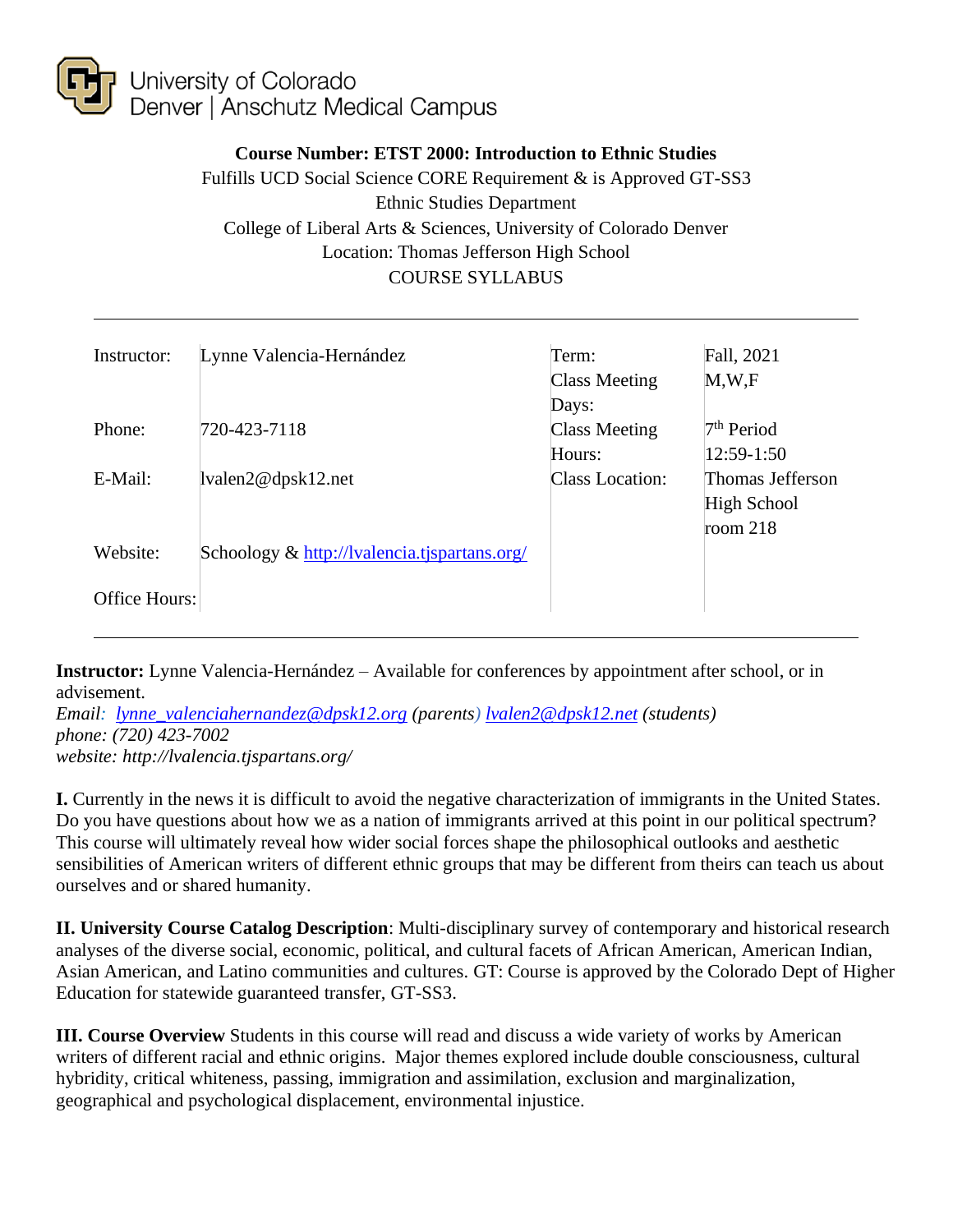#### **IV. Course Goals and Learning Objectives**:

Marginalization

- Explanation of theories and histories of marginalization and discrimination
- Discussion of implications of biased treatment on contemporary events
- Social Access and Rights
	- Identification of diverse social positions
	- Analysis of how social positions affects access

Collective Identities

- Description of evolution and social construction of collective identities

Self-Awareness

- Awareness of one's own attitudes and identities in the context of cultural diversity
- Recognition of the connection between one's own attitudes and identities and personal and professional interactions.

**Contributions** 

- Summarization of contributions and impact by diverse groups to institutions and society

- **V. Course Prerequisites:** Students should have sufficiently completed Social Studies requirements through their Sophomore year and have strong reading and writing skills in order to be critical thinkers and write analytically.

# **VI. Course Credits**: 3 credits

**CU Succeed and CU Denver Credit**: This is a CU Denver class being taught in your high school classroom through the CU Succeed program. You have the *option* to receive CU Denver credit for taking this class. To receive credit, you need to register for this class with CU Succeed on the CU Succeed Website. If you register for this class with CU Succeed the grade you earn will be recorded on an official CU Denver transcript. It will become part of your permanent academic record at any of the University of Colorado campuses, unless you drop the course with CU by the drop deadline. There may be a tuition cost associated with this course. To learn more about CU Succeed, how to register, registration and drop deadlines, tuition, and transferability of credits please go to our website[.https://clas.ucdenver.edu/cusucceed/](https://clas.ucdenver.edu/cusucceed/)

#### **Required Texts and Materials:**

Schaefer, Richard T. (2012). *Racial and Ethnic Groups* (13<sup>th</sup> Edition). New Jersey: Pearson Prentice Hall.

| <b>Date</b> | <b>Topic</b>                 | <b>Required Reading</b> | <b>Assignments</b>                       |
|-------------|------------------------------|-------------------------|------------------------------------------|
|             |                              |                         |                                          |
|             |                              |                         | Study Ethnic Studies key terms and       |
|             |                              |                         | write a film review for Precious         |
| Week 1      | Intro/syllabus/expectations  |                         | Knowledge. Due 8/30/21                   |
|             |                              | Chapter 1 Schaefer      | Comprehension questions Ch. 1 and        |
|             | Is being colorblind good or  | Race & ethnicity        | write a film review for one of the Short |
| Week 2      | bad?                         |                         | Films on Racism. Due 9/10/21             |
|             |                              | Chapter 2-3 Schaefer    | Comprehension questions Ch. 2-3 and      |
|             | Are humans permanently       | Prejudice &             | prepare a slide presentation on a Racial |
| Week 3      | bound by prejudice and hate? | discrimination          | or Ethnic Association. Due 9/17/21       |
|             |                              | Chapter 4 Schaefer      | Comprehension questions Ch. 4 and        |
|             |                              | Immigration             | write a film review on Poisoned Water.   |
| Week 4      | Salad Bowl or Melting Pot?   |                         | Due 9/24/21                              |

# **Course Schedule**: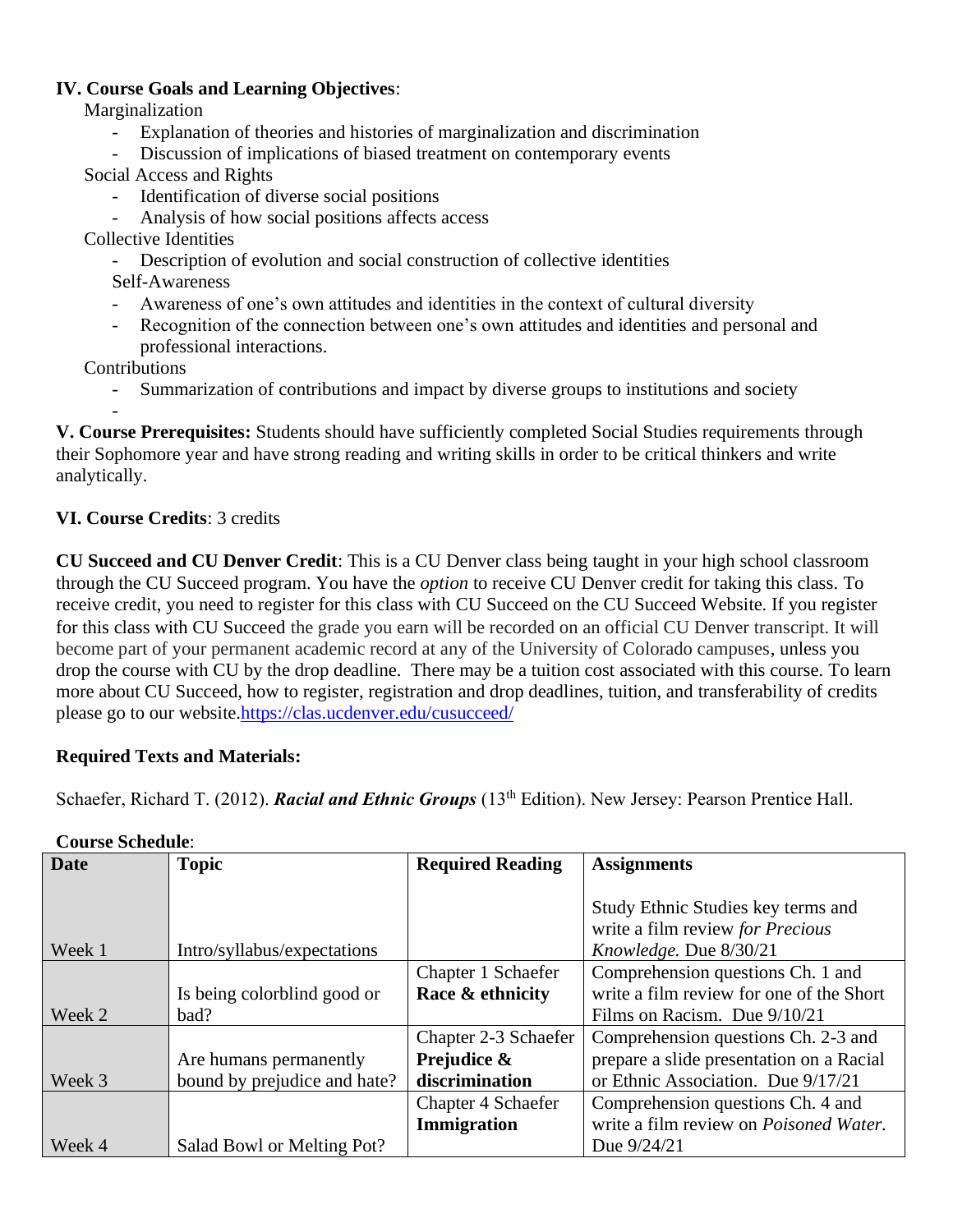| Week 5  | Does ethnicity and religion<br>come as a package?                                                                 | Chapter 5 Schaefer<br>Ethnicity &<br><b>Religion</b>                                                                                                        | Comprehension questions Ch. 5. Due<br>10/1/21                                                                                                                                                                                                                                                                                                                   |
|---------|-------------------------------------------------------------------------------------------------------------------|-------------------------------------------------------------------------------------------------------------------------------------------------------------|-----------------------------------------------------------------------------------------------------------------------------------------------------------------------------------------------------------------------------------------------------------------------------------------------------------------------------------------------------------------|
| Week 6  | How do Native Americans<br>maintain a balance between<br>their identity $\&$ assimilation?<br>How has the African | Chapter 6 Schaefer<br><b>Native Americans</b>                                                                                                               | Comprehension questions Ch. 6 and<br>write a film review for The Trail of<br>Tears. Due 10/8/21                                                                                                                                                                                                                                                                 |
| Week 7  | American journey shaped<br>their place in America today.                                                          | Chapter 6, $7 & 8$<br>Schaefer<br><b>African Americans</b>                                                                                                  | Comprehension questions Ch. 6,7 & 8<br>and write a film review for The Black<br>Klansman. Due 10/20/21                                                                                                                                                                                                                                                          |
| Week 8  | How has the Hispanic<br>American journey shaped<br>their place in America today?                                  | Chapter 9-10<br>Schaefer<br><b>Hispanic</b><br><b>Americans</b>                                                                                             | Comprehension questions Ch. 9-10 and<br>write a film review for J.R.-the artist's<br>TED Talk. Due 10/29/21                                                                                                                                                                                                                                                     |
| Week 9  | How has the Arab/Muslim<br>American journey shaped<br>their place in America today?                               | Chapter 11 Schaefer<br><b>Arab/Muslim</b><br><b>Americans</b><br>Comprehension<br>questions Ch. 11,<br>and film review for<br>The Muslim on the<br>Airplane | Mid Term: Choose one prompt to<br>write an ACEIT CEIT essay. Your essay<br>should be 5 paragraphs with an<br>introduction, 3 body paragraphs; with<br>text evidence for each and a conclusion.<br>Please use Times New Roman, 12 point<br>font and double space and MLA<br>citations. (List of prompts will be<br>provided one week in advance). Due<br>11/5/21 |
| Week 11 | How has the Asian American<br>journey shaped their place in<br>America today?                                     | Chapter 12-13<br>Schaefer<br><b>Asian Americans</b>                                                                                                         | Comprehension questions Ch. 12-13 and<br>write a film review for The Model<br>Minority. Due 11/12/21                                                                                                                                                                                                                                                            |
| Week 12 | Has Anti-Semitism evolved<br>in the US?                                                                           | Chapter 14 Schaefer<br><b>Jewish Americans</b>                                                                                                              | Comprehension questions Ch. 14 and<br>write a film review for An overview of<br>the Holocaust. Due 11/16/20                                                                                                                                                                                                                                                     |
| Week 13 | How has the economic,<br>social and marital role of<br>women changed throughout<br>history?                       | Chapter 15 Schaefer<br>Women                                                                                                                                | Comprehension questions Ch. 15 and<br>write a film review for $On$ the Basis of<br>Sex. Due 11/19/21                                                                                                                                                                                                                                                            |
| Week 14 | Identify how social<br>definitions work to define<br>group boundaries?                                            | Chapter 16 Schaefer<br>Overcoming<br><b>Exclusion</b>                                                                                                       | Comprehension questions Ch. 16. Due<br>12/3/21                                                                                                                                                                                                                                                                                                                  |
| Week 15 | In what ways are the aged,<br>people with disabilities and<br>LGBTQ stereotyped?                                  | Chapter 17 Schaefer<br><b>Elderly, Disabled</b><br>and LGBTQ                                                                                                | Comprehension questions Ch. 17. and<br>write a film review for <i>MILK</i> . Due<br>12/10/21                                                                                                                                                                                                                                                                    |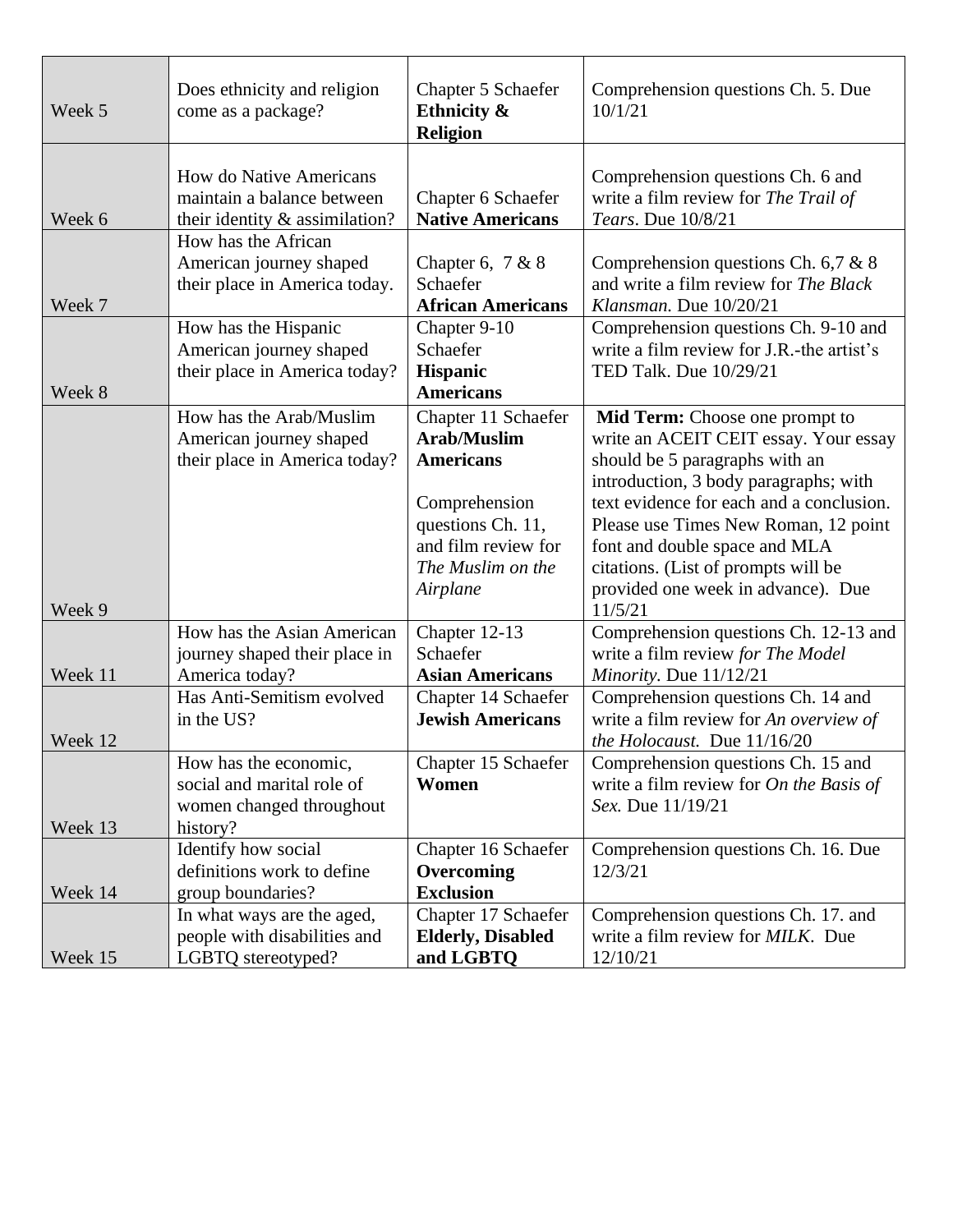|         | <b>Exam Review</b> | <b>FINAL EXAM</b> $(3rd)$ Write a 5    |
|---------|--------------------|----------------------------------------|
|         |                    | paragraph essay to address this prompt |
|         |                    | using the ACEIT CEIT format, Times     |
|         |                    | New Roman 12 pt. font and double       |
|         |                    | spacing. Be sure to include text       |
|         |                    | evidence to support your assertion.    |
|         |                    | The media in advertisements, humor,    |
|         |                    | dramas, news coverage, and situation   |
|         |                    | comedies portray life in society. What |
|         |                    | are some examples, both positive and   |
|         |                    | negative, of how minorities are        |
|         |                    | presented in the media that you have   |
|         |                    | seen? In what ways are these groups    |
| Week 16 |                    | stereotyped? Due $12/17/21$            |

### **Supplies needed:**

- Composition Notebook
- Notebook paper
- pens/pencils (pen is preferred); red pen (or other color for editing); highlighters
- Headphones (earbuds)

# **Google Apps for Education Use:**

For many of your assignments, you will need to use Schoology and Google's suite of Apps for Education and Actively Learn. Denver Public Schools utilizes Google's suite as they ensure your privacy and protect personal information as required by the Federal law.

# **COURSE PROCEDURES**

# **Make-Up Work/Late Work:**

It is expected that students complete homework on time and individually, unless the assignment is explicitly to be done in pairs or groups. **LATE WORK** will be penalized 25% for each day it is late and will not be accepted after 3 days from any student for any reason with the exception of excused absences, IEPs, and 504s. To reward self advocacy, students can recover up to 90% on graded work that has been docked for lateness by coming in to office hours and making teacher-suggested revisions. If a student has an excused absence, it is the student's responsibility to get any missing assignments and turn them in within the 48 hours allotted by school policy.

**Extra Credit Policy:** There is only one extra credit assignment. If extra credit is granted, the additional points will be added to the "First Midterm" portion of the semester grade. You cannot earn higher than 100.

**Rewrite/Resubmit Policy:** Provide specifics about your policy on rewrites and resubmissions. Example: Only the formal essay may be rewritten for a revised grade. Note that an alternate rubric will be used for the rewrite.

**Mandatory Office Hours:** Students with excused or unexcused missing work are expected to attend office hours weekly on Wednesdays after school. Failure to attend Office Hours will result in lunch detention the following day.

**Grades:** All homework, projects, written work, and tests are assigned a point value and placed in either the Process, Product, or Final Exam category. Each category is calculated at a different weight (Process 30%, Product 60%, Final Exam 10%) which then combine for a final grade in the course.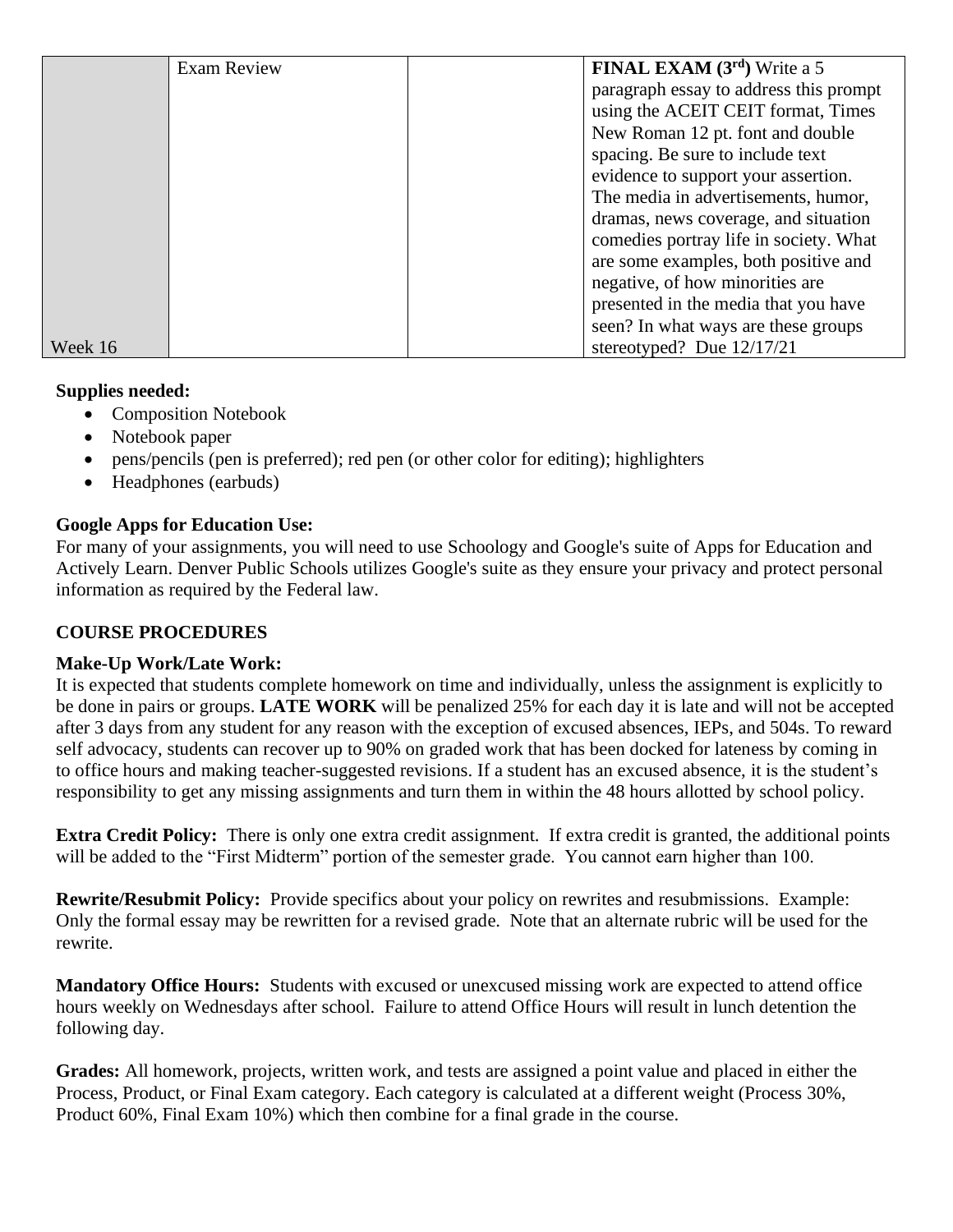**Basis for Final Grade:** Provide a listing of assessments, points possible for each assessment, and the percentage weighting. In addition to (or even in lieu of) tests, consider exploring "authentic" assessments, which are based as closely as possible to real world experiences. Tests can also be learning experiences.

| <b>Assignments</b>       | <b>Points Possible</b>     | <b>Percent of Final Grade</b> |
|--------------------------|----------------------------|-------------------------------|
| Comprehension            |                            |                               |
| Questions: Chapters 1-17 |                            |                               |
| $(12 \text{ total})$     | 20 points each (240 total) | 30%                           |
| Film Reviews: 9 total    | 20 points each (180 total) | 30%                           |
| Mid Term                 | 100 points                 | 60%                           |
| Final Exam               | 100 points                 | 10%                           |
| <b>Total</b>             | 404 points                 | 100%                          |

**Checking grades/progress:** Parents/guardians and students are strongly encouraged to monitor academic progress and grades. Infinite Campus is a computer-based grade, attendance, and behavior tracking system and is the easiest and most thorough resource for keeping up to date with grades.

SCALE (points or %)

| 94-100    | A     |
|-----------|-------|
| 90-93     | $A-$  |
| 87-89     | $B+$  |
| 84-86     | B     |
| 80-83     | $B -$ |
| 77-79     | C+    |
| 74-76     | C     |
| 70-73     | $C-$  |
| 67-69     | D+    |
| 64-66     | D     |
| $60 - 63$ | D-    |
| $0-59$    | F     |

\_\_\_\_\_\_\_\_\_\_\_\_\_\_\_\_\_\_\_\_\_\_

**IMPORTANT NOTE:** the grade you receive in this course will be recorded on an official CU Denver transcript and will become a part of your permanent University of Colorado academic record. A grade below C could affect your admission to a CU or other campus. If you earn a grade of C- or lower and are later admitted to a CU campus, you will be on academic probation for the first semester of attendance and subject to University policies on satisfactory academic progress.

**Attendance Policy:** Students in CU Succeed classes will be allowed no more than 5 unexcused absences before being penalized for subsequent absences.

Late Arrivals: Students will be counted absent if they arrive to class more than 15 minutes late without a parental excuse.

**Religious Observances:** Absences related to religious holidays will be excused with parental consent.

**Rewrite/Resubmit Policy:** Only the formal Mid Term essay may be rewritten for a revised grade. Note that an alternate rubric will be used for the rewrite.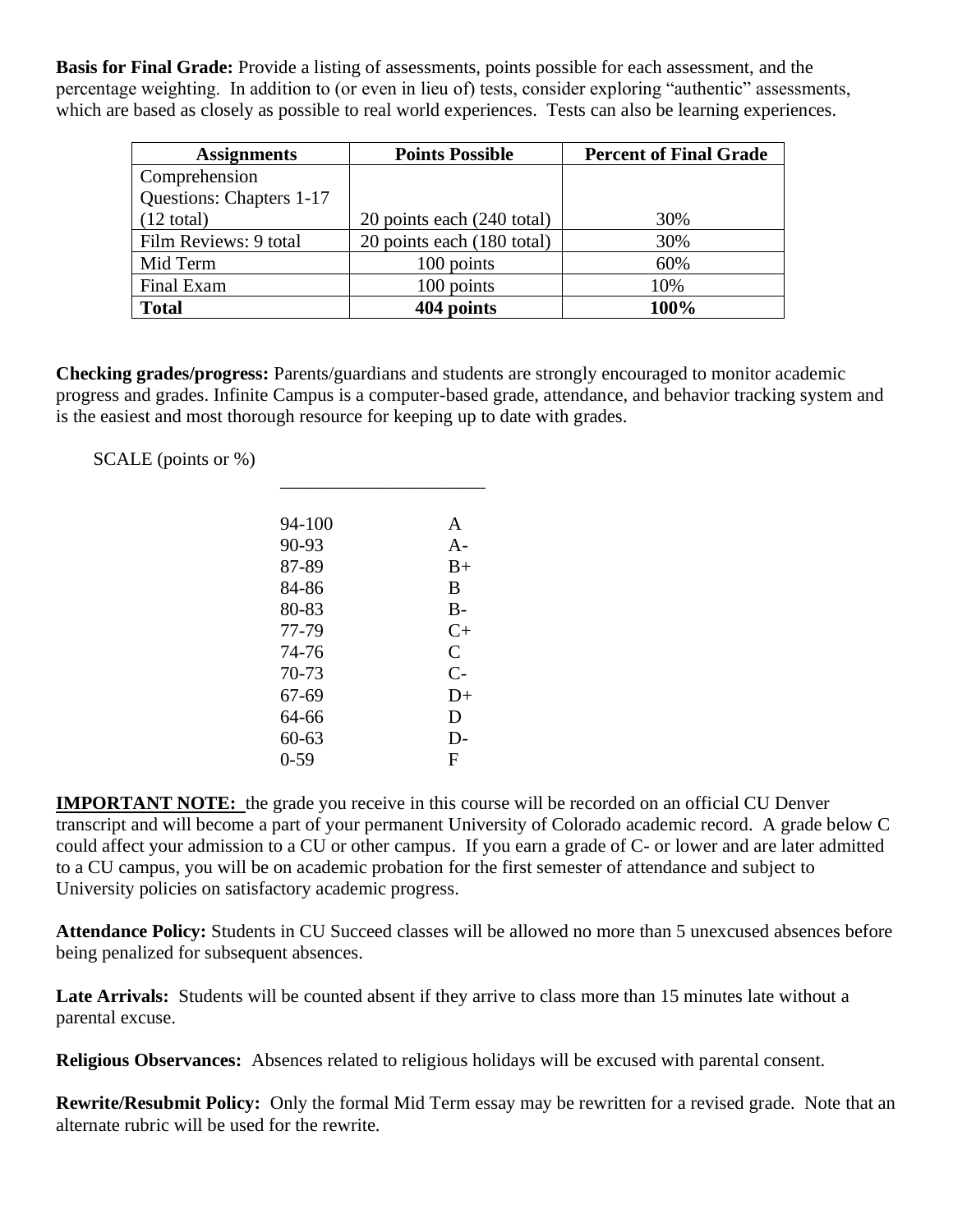### **DISABILITY ACCESS:**

The University of Colorado Denver is committed to providing reasonable accommodation and access to programs and services to persons with disabilities. Students with disabilities who want academic accommodations must register with Disability Resources and Services (DRS) in the Commons Building, Suite 2116 (Address: 1201 Larimer Street, Denver, CO 80217-3364; Phone: 303-315-350; Fax: 303-315-3515; Email: [disabilityresources@ucdenver.edu](mailto:disabilityresources@ucdenver.edu) I will be happy to provide approved accommodations, once you provide me with a copy of DRS's letter. Note: DRS requires students to provide current and adequate documentation of their disabilities. Once a student has registered with DRS, DRS will review the documentation and assess the student's request for academic accommodations in light of the documentation. DRS will then provide the student with a letter indicating which academic accommodations have been approved.

*(If the student has been deemed eligible for accommodations by their high school, they will be issued a 504 plan. As the instructor, you may honor the school's evaluation and grant the student the recommended accommodations in the 504, or you may instruct the student to request the accommodations from the office of Disability Resources and Services, which will conduct an evaluation and determine if the student is eligible for accommodations and what those accommodations should be)*

### **Academic Honesty:**

**Student Code of Conduct**: Students are expected to know, understand, and comply with the ethical standards of the university, including rules against plagiarism, cheating, fabrication and falsification, multiple submissions, misuse of academic materials, and complicity in academic dishonesty. For suggestions on ways to avoid academic dishonesty, please see the Academic Honesty Handbook: [http://www.ucdenver.edu/faculty\\_staff/faculty/center-for-faculty](http://spdev.ucdenver.edu/faculty_staff/faculty/center-for-faculty-development/Documents/academic_honesty.pdf)[development/Documents/academic\\_honesty.pdf](http://spdev.ucdenver.edu/faculty_staff/faculty/center-for-faculty-development/Documents/academic_honesty.pdf)

#### *You may also want to include specific statements regarding plagiarism, cheating, etc. For examples:*

Plagiarism is the use of another person's ideas or words without acknowledgement. The incorporation of another person's work into yours requires appropriate identification and acknowledgement. Examples of plagiarism when the source is not noted include: word- for-word copying of another person's ideas or words; the "mosaic" (interspersing your own words here and there while, in essence, copying another's work); the paraphrase (the rewriting of another's work, while still using their basic ideas or theories); fabrication (inventing or counterfeiting sources); submission of another's work as your own; and neglecting quotation marks when including direct quotes, even on material that is otherwise acknowledge.

Cheating involves the possession, communication, or use of information, materials, notes, study aids, or other devices and rubrics not specifically authorized by the course instructor in any academic exercise, or unauthorized communication with any other person during an academic exercise. Examples of cheating include: copying from another's work or receiving unauthorized assistance from another; using a calculator, computer, or the internet when its use has been precluded; collaborating with another or others without the consent of the instructor; submitting another's work as one's own.

Fabrication involves inventing or counterfeiting information—creating results not properly obtained through study or laboratory experiment. Falsification involves deliberate alteration or changing of results to suit one's needs in an experiment or academic exercise.

Multiple submissions involve submitting academic work in a current course when academic credit for the work was previously earned in another course, when such submission is made without the current course instructor's authorization.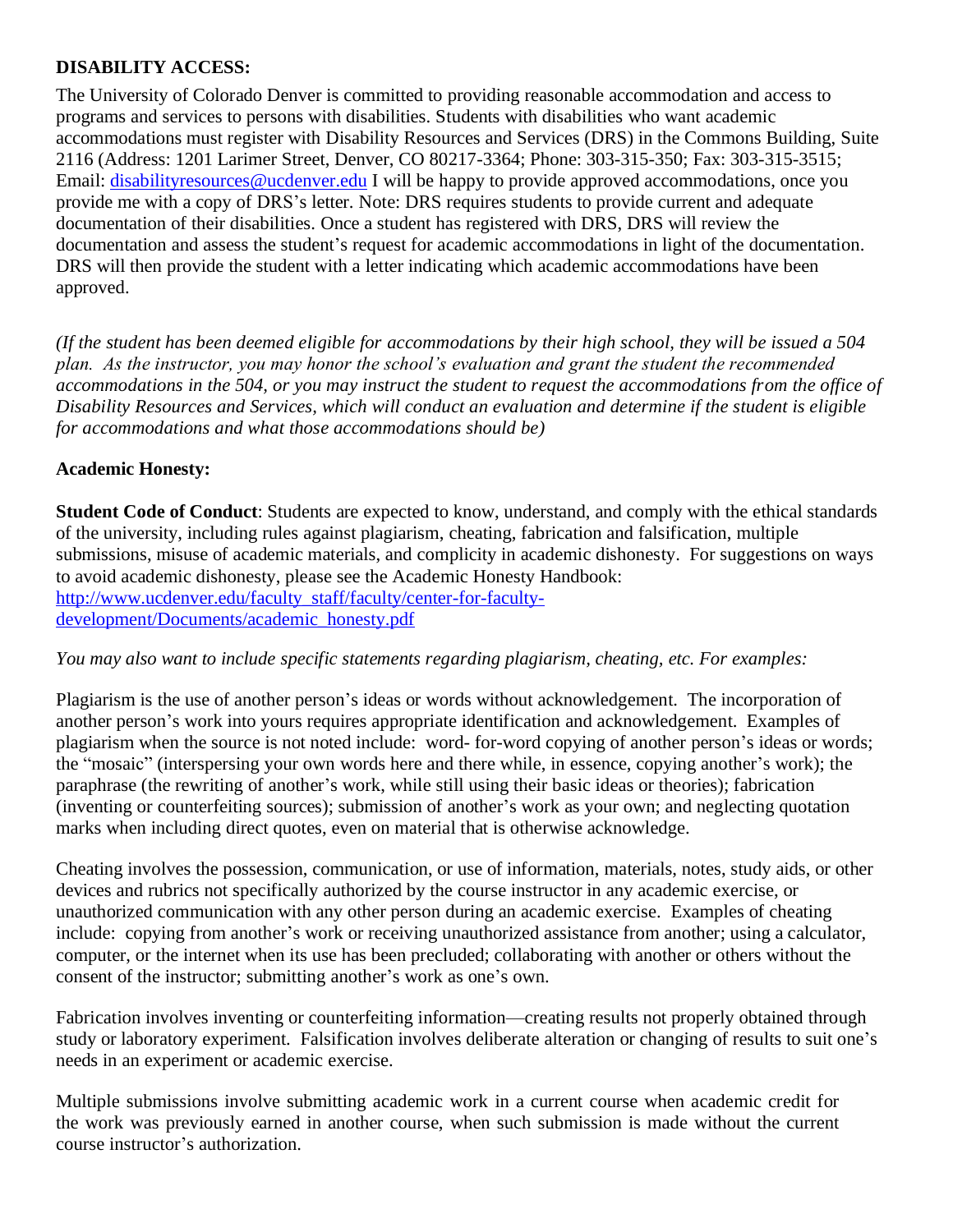Misuse of academic materials includes: theft/destruction of library or reference materials or computer programs; theft/destruction of another student's notes or materials; unauthorized possession of another student's notes or materials; theft/destruction of examinations, papers, or assignments; unauthorized assistance in locating/using sources of information when forbidden or not authorized by the instructor; unauthorized possession, disposition, or use of examinations or answer keys; unauthorized alteration, forgery, fabrication, or falsification of academic records; unauthorized sale or purchase of examinations, papers, or assignments.